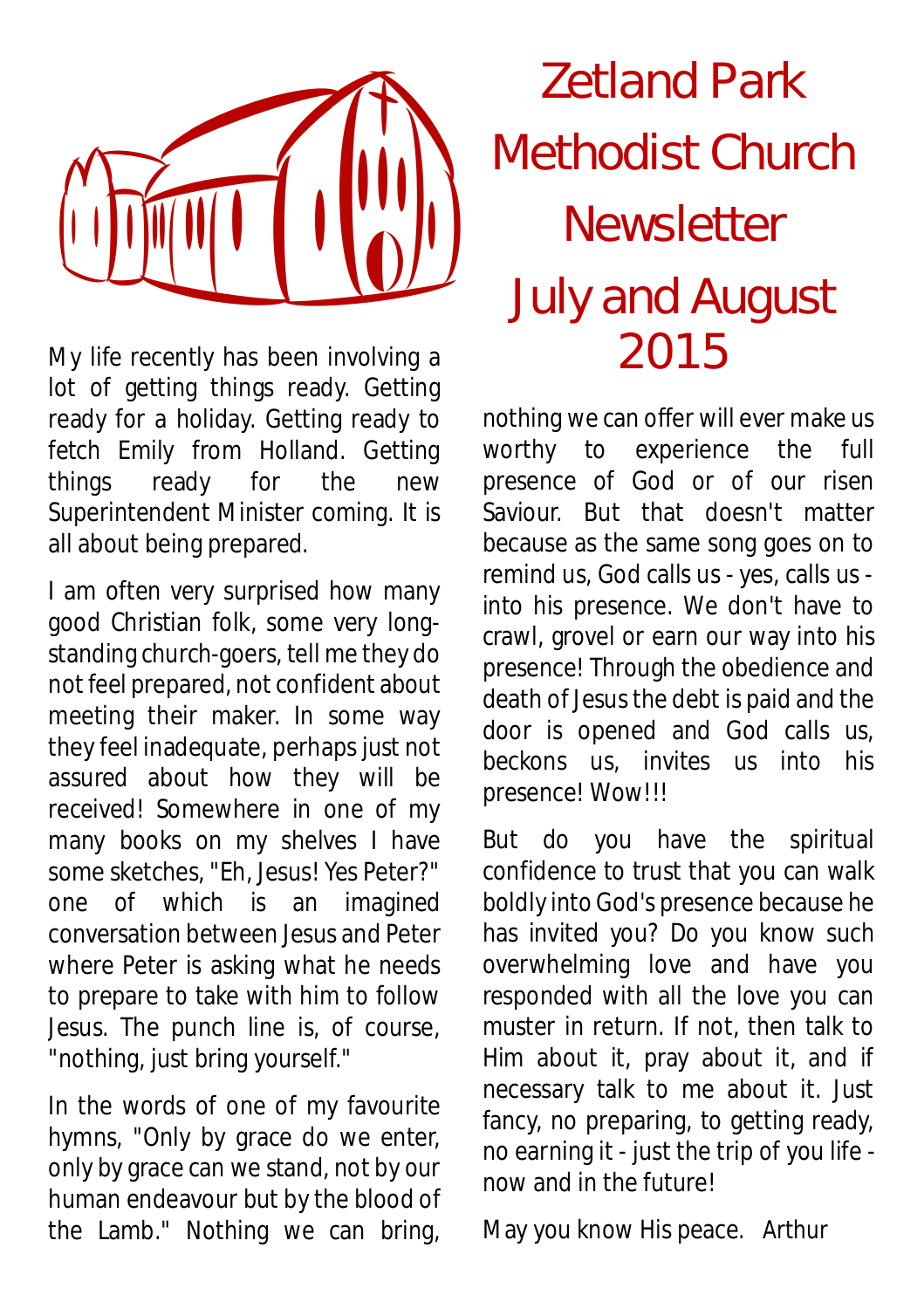# **Worship**

| 5 <sup>th</sup> July    |                                        | 10:45 am June Feather: Café                               |  |  |
|-------------------------|----------------------------------------|-----------------------------------------------------------|--|--|
|                         |                                        | 6:00 pm Revd. Arthur Harbottle at Marske                  |  |  |
| $12^{\text{th}}$ July   | 10:45 am                               | Revd. Arthur Harbottle: Baptism                           |  |  |
|                         | $6:00 \text{ pm}$                      | Revd. Isobel Stuart at Marske                             |  |  |
| 19 <sup>th</sup> July   | 11:00 am                               | Revd. Arthur Harbottle at Station Road URC                |  |  |
|                         | $6:00 \text{ pm}$                      | Revd. Arthur Harbottle at Newcomen                        |  |  |
|                         | 26 <sup>th</sup> July 10:45 am Worship |                                                           |  |  |
|                         | $6:30 \text{ pm}$                      | John and Sharon Harbottle at Danby                        |  |  |
| $2nd$ August            |                                        | 10:45 am James Patterson                                  |  |  |
|                         |                                        | 6:00 pm Revd. Isobel Stuart                               |  |  |
| 9 <sup>th</sup> August  | 10:45 am                               | Revd. Arthur Harbottle: Communion                         |  |  |
|                         | $3:00 \text{ pm}$                      | Revd. Isobel Stuart & Revd. Romeo Pedro at<br>Guisborough |  |  |
| 16 <sup>th</sup> August | 10:45 am                               | Stephen Bee                                               |  |  |
|                         | $6:00 \text{ pm}$                      | Trevor Hume at Marske                                     |  |  |
| 23 <sup>rd</sup> August |                                        | 10:45 am Revd. Bill Middlemiss                            |  |  |
|                         |                                        | 6:00 pm Thelma Hobday                                     |  |  |
| 30 <sup>th</sup> August |                                        | 10:45 am Pam Stenson                                      |  |  |
|                         | $3:00 \text{ pm}$                      | Revd. Ruth Gee at Guisborough                             |  |  |

## All Services are at Zetland Park unless indicated

| Minister: | Revd. W Arthur Harbottle            |  |  |
|-----------|-------------------------------------|--|--|
|           | 177 Redcar Lane, Redcar TS10 2EJ    |  |  |
| Tel:      | 01642 483927                        |  |  |
| Email:    | minister@zetlandparkmethodist.co.uk |  |  |

**Zetland Park Methodist Church, The Crescent, Redcar, TS10 3AX**

Visit us at www.zetlandparkmethodist.co.uk

www.clevelandanddanbymethodists.co.uk/churches/zetland-park-methodists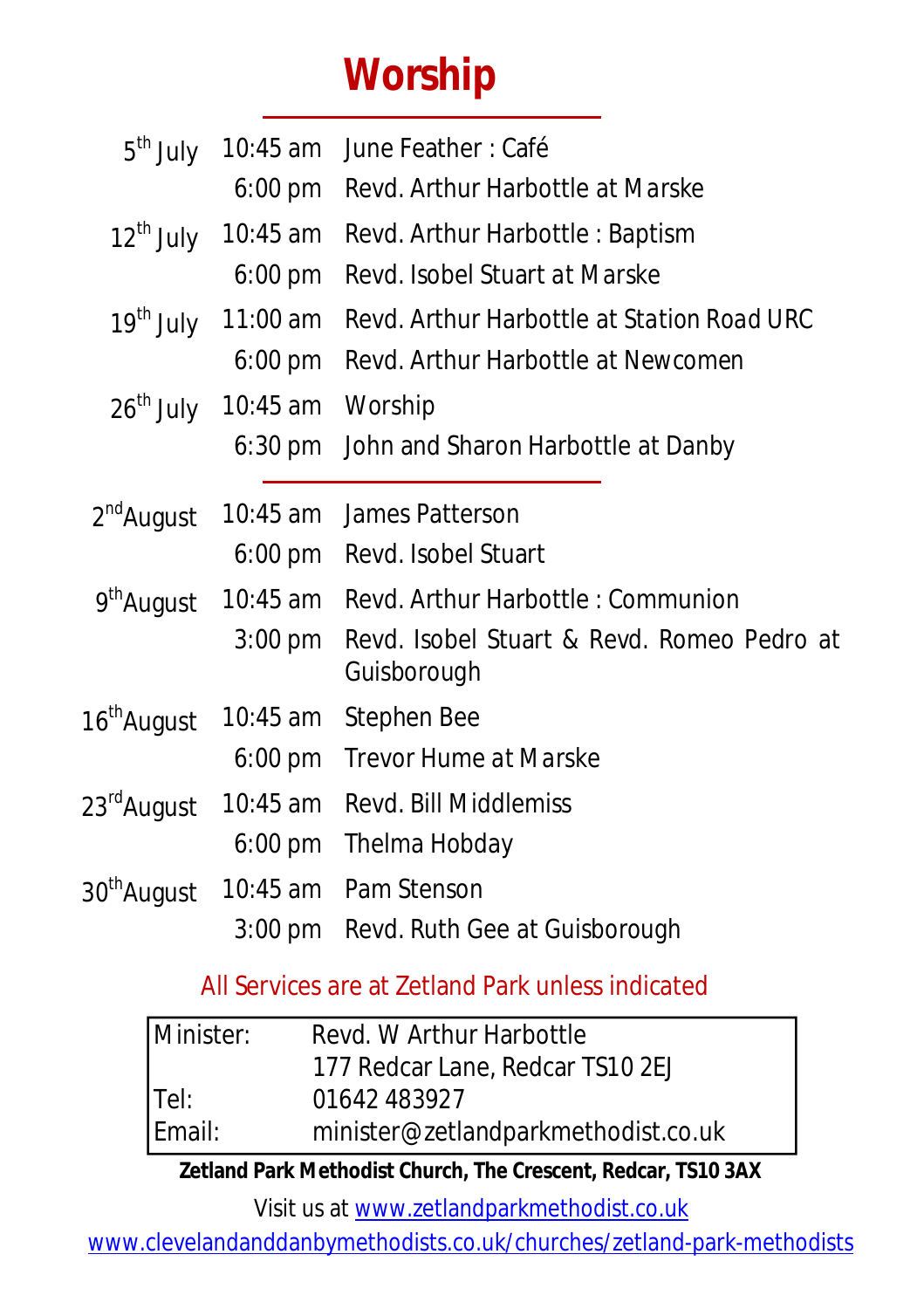#### **The Smiles Foundation Coffee Morning**

Coffee Morning in aid of The Smiles Foundation will be held in the church hall on Saturday 5th September 10 - 11.30

Stalls include: Cakes, 'Everyone's a Winner' and Friends of Redcar Cemetry.

The money raise will go directly to buy Christmas presents for some very needy children and families supported by the Smiles Foundation in Romania.

I will NOT be collecting for Shoeboxes anymore but I know everyone who has been so supportive in that campaign will be just as supportive in this one. The aim is the same - to bring the joy and message of Christmas to some very poor children.



Thank you, Jenny

Sunday 9<sup>th</sup> August 3pm Guisborough

Farewell Service for **Revd. Isobel Stuart**

Sunday 30<sup>th</sup> August 3pm Guisborough

Welcome Service for **Revd. John Henry**

#### **Summer Fellowship Meetings**

- 8 July Lunch at Park Hotel, 12 Noon
- 15 July No Meeting
- 22 July At Jillian and Malcolm's
- 29 July No Meeting
- 5 August Visit to Stewart Park
- 12 August No Meeting
- 19 August To be arranged
- 26 August No Meeting

Weekly meetings restart in September

**Community Lunch Club** Eats midday Tuesday

#### **Fellowship**

Meets 7:30pm Alternate Wednesdays over summer. See schedule

**Prayer and Meditation**  10:00am Friday 24<sup>th</sup> July, 28<sup>th</sup> August